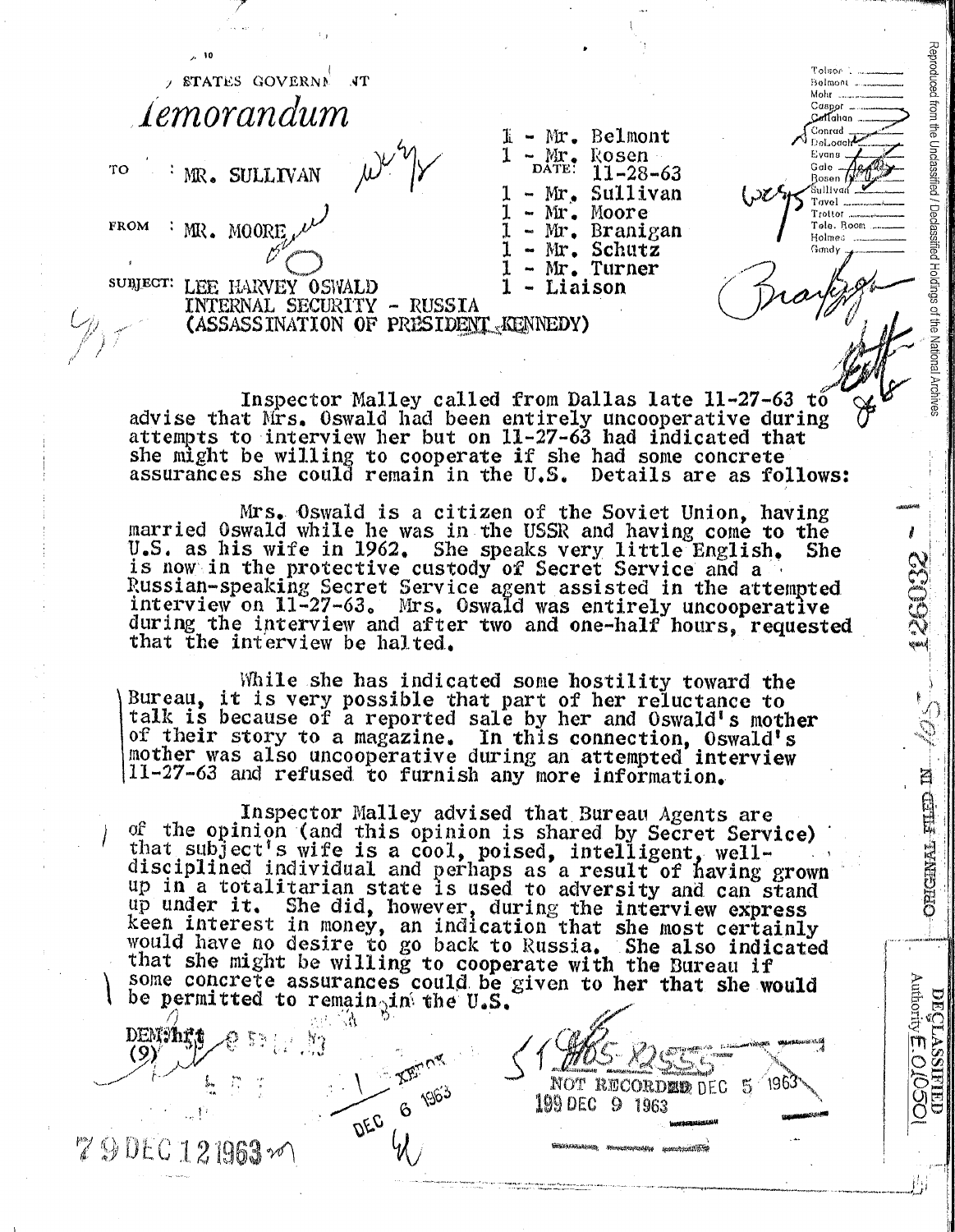## trIEMORANDUM FOR MR. SULLIVAN RE: LEE HARVEY OSWALD

 $\mathbf{I}$ 

Associate After checking with you, Liaison Agent Haynes contacted<br>Associate Commissioner Mario Noto, Immigration and Naturalization<br>Service (INS) and according to Mr. Noto, Mrs. Oswald has done cooperation with the Bureau will be made a matter of record<br>with INS with regard to her citizenship application if she<br>desires to make such an application. Mr. Noto also said that<br>he would be glad to have an INS representa

! <sup>I</sup><sup>I</sup>

Reproduced from the Unclassified / Declassified Holdings of the National Archives

i.

DECLASSIFIED<br>Authority **E. O. O. SOO** 

.......... ,~(

-~-

.. -~•---·•--~\_,.) I

After this matter was further discussed with you and Mr. Belmont, arrangements were made to have Anatole R. and Mr. Belmont, arrangements were made to have Anatole E.<br>Boguslav, an extremely well qualified Russian-speaking Agent Mrs. Oswald. Arrangements were also made by Liaison through from New York flown to Dallas today by the Air Force to interview Associate Commissioner Noto to have an official of INS available in Dallas who would be present at the outset of the interview Mrs. Uswald and assist in securing her cooperation. This INS to explain her rights and privileges as to U.S. residence to representative will only be present during this portion of the interview and then withdraw. He will, however, remain in Dallas the interview and then withdraw. He will, however, remain in formulas for a period of time to be available if Mrs. Oswald. should raise further questions, re her citizenship or residence in the U.S.

Inspector Malley and SAC Shanklin in Dallas were advised of the arrangements made for Boguslav and the INS representative to be in Dallas this evening for the attempted interview, and to make necessary arrangements so that would interview, and to make necessary arrangements so that Mrs. Oswald<br>would be made available by Secret Service. Malley and Shanklin<br>pointed out that subject's mother has appointed herself an<br>unofficial attorney and guardian f unofficial attorney and guardian for subject's wife and she<br>would probably attempt to be present but I told Malley and<br>Shanklin it should be worked out so that Bureau Agents would<br>be the only ones present during the interv

..... , ...... -..................................... ~~---•·•··..,..•····~~-, .......... -. -·· ---~ ...... -------

 $-$  ...,  $-$  ...,  $-$  ...,  $-$ 

 $1 - 13 - 1$